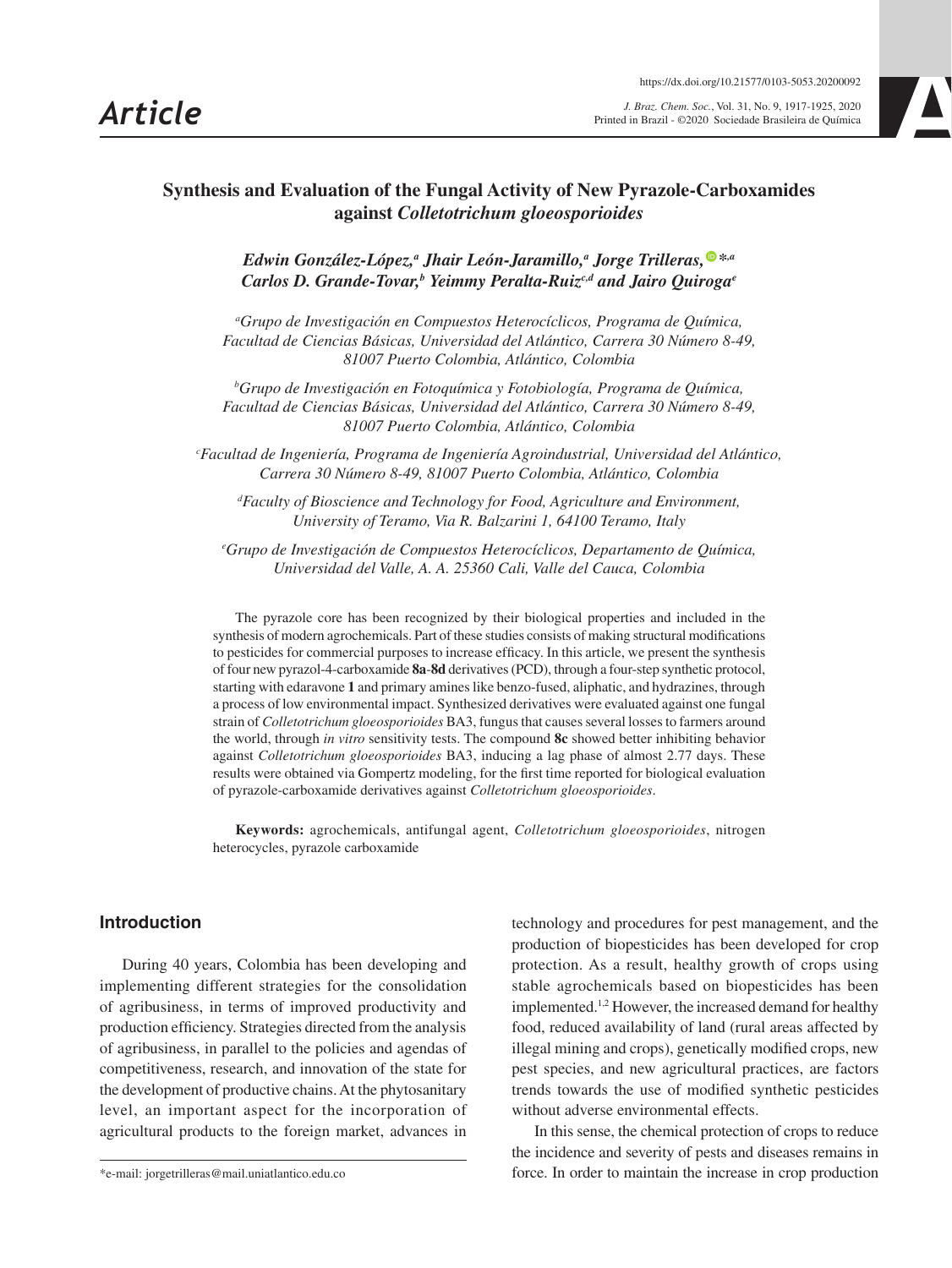and meet growing population demands regarding quality and quantity of food, fungicides are still widely used to protect against agricultural diseases that threaten its safety and efficient production.<sup>3,4</sup> However, considering the dependence of traditional products, there is a trend towards the use of compounds to control pests and diseases, with low environmental impact. While this trend remains, there is a high demand for products with a significant reduction in terms of toxicity and residual effect on the environment. Accordingly, the modern agrochemical industry has developed pesticides to control diseases and pests in crops worldwide, including rice, onion, apple, cucumber, among others. Currently, herbicides and pesticides containing the pyrazole nucleus are commercialized (Figure 1), with the ability to protect certain plants from a wide range of diseases and pests.<sup>5-8</sup>

*Colletotrichum gloeosporioides* is present throughout the Caribbean and is the main cause of different diseases such as anthracnose in more than 450 host plants such as avocado, corn, and banana,<sup>9-13</sup> and considered one of the most serious problems for growers in Colombia and around the world.14 *C. gloeosporioides* is also very severe as a

postharvest disease, affecting several fruit crops.15 Papaya and mango crops in Colombia have around 25-40% of post-harvest losses due to this phytosanitary problem.16

These crops are of great importance worldwide and are used as the main ingredients in basic food for humans and animals. The reports<sup>17-19</sup> of the biological properties of some pyrazole derivatives in the protection of crops highlight that their activity is associated to the pyrazole nucleus with groups or structural fragments such as isothiocyanate. β-methoxyacrylates, aliphatic chains, carboxamides, alkoxides, and halogens. In general, electron-rich groups in aromatic rings can increase their effectiveness. However, increasing microbial resistance to known antibiotics creates an urgent need to develop new agrochemicals.20-22

Continuing with the research in synthesis of nitrogen heterocyclic systems, specifically pyrazole derivatives, starting from carbonyl precursors, this work extends the synthetic alternatives to obtain new pyrazole-based compounds and explores potential applications for chemical crop protection, demonstrating a broad application in the agrochemical industry.23,24



**Figure 1.** Pyrazole core and active ingredient structures in commercial agrochemical applications.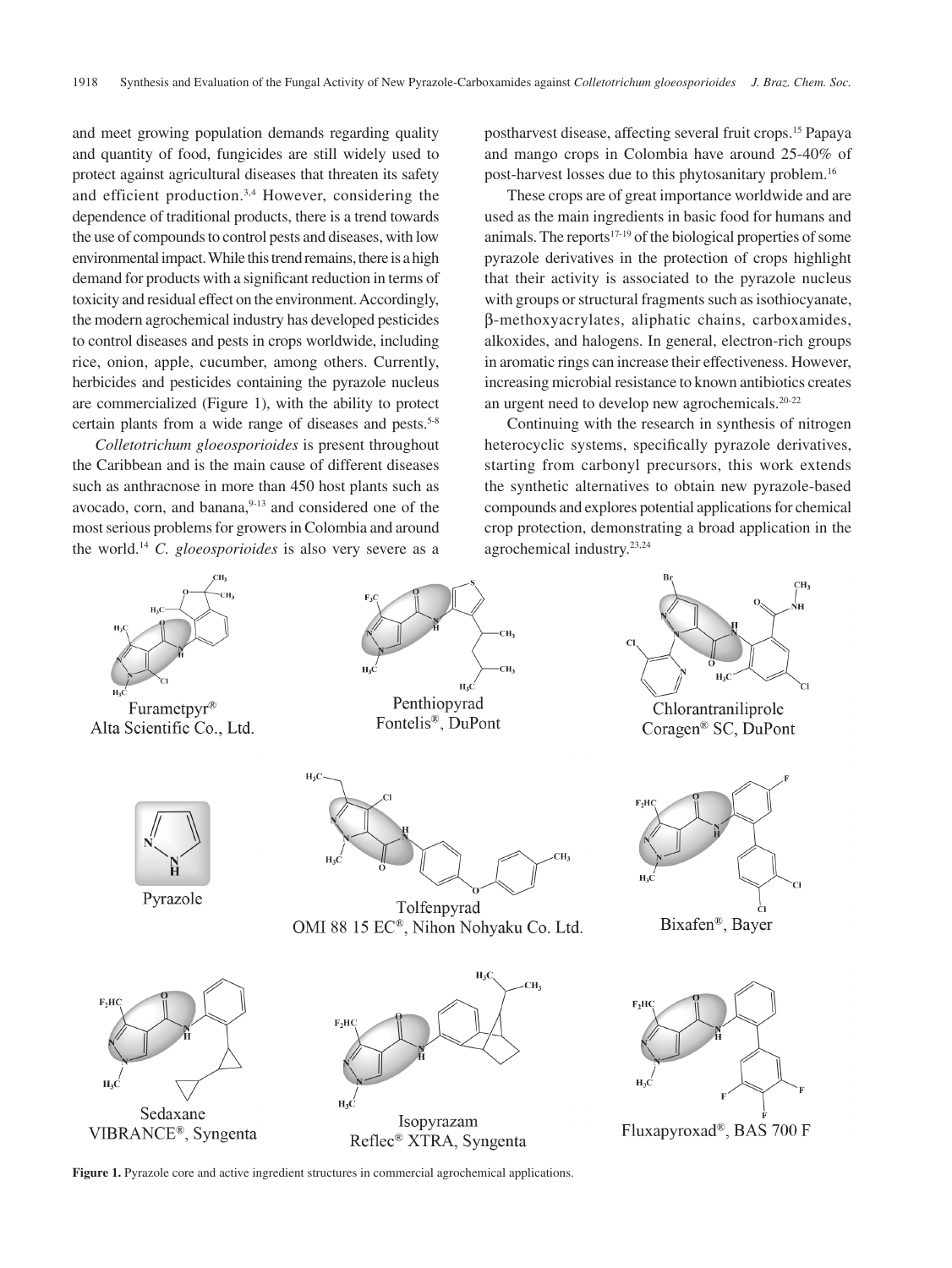## **Results and Discussion**

### **Synthesis**

According to the structural relationship of commercial agrochemical agents (Figure 1) and reports $17,23,25$  of advances in research on new agents for chemical crop protection, pyrazole-carboxamide derivatives (PCD) are an important category of these compounds. Numerous reports17,18,23-25 highlight the agrochemical potential of the substituted pyrazole-carboxamide derivatives used to control destructive plant's pathogens. This structural fragment consists of a substituted pyrazole carboxyl "core", and conserved amide function, structural characteristics to which biological activity has been associated (Figure  $2$ ).<sup>20,25</sup> Considering the structural importance of the pyrazole nucleus, synthetic strategies are established for obtaining PCD, from simple or commercially available materials.

These synthetic strategies for obtaining PCD involves high oxidation process to incorporate carboxyl group into the core's pyrazole through a Vilsmeier-Haack reaction. The oxidation reaction with the Vilsmeier-Haack reaction is the most complicated stage of the synthetic methodology. Then, the amide bond is formed by a substitution reaction (Scheme 1).

The oxidation reactions are carried out with a mixture of  $K MnO_4/H$ <sub>2</sub>O,<sup>26-29</sup>  $K MnO_4/H$ <sub>2</sub>O-pyridine,<sup>30</sup> or acid  $K_2Cr_2O_7^{31}$  Reactions with SOCl<sub>2</sub> generate the respective acid chloride.32,33 Methodologies can also been explored for obtaining esters<sup>30</sup> and free amides. For the preparation of the pyrazole-carboxamides derivatives, we have carried out a Vilsmeier-Haack reaction on 5-methyl-2-phenyl-2,4-dihydro-3*H*-pyrazol-3-one (**1**, edaravone), a free radical scavenger originally developed for treatment of stroke, 34,35



**Figure 2.** Structural requirements for pyrazole-carboxamides derivatives synthesis.

to generate 5-chloro-3-methyl-1-phenyl-1*H*-pyrazole-4-carbaldehyde (**2**) with 70% yield (Scheme 2).

Initially, for the oxidation of pyrazole-4-carbaldehyde (**2**), potassium permanganate  $(KMnO<sub>4</sub>)$  in an equivalent ratio of 1:3 in aqueous medium reflux heating was used. However, the yield was not satisfactory due to the low solubility of the precursor in water. Therefore, conditions were changed to a 3:2 ratio of water:acetone mixture with a temperature reaction of 80 °C, during 4 h. The end of the reaction was verified by thin layer chromatography (TLC). After that, the pH was adjusted to 2 with HCl, isolating a white solid by vacuum filtration (yield 95%), corresponding to 5-chloro-3-methyl-1-phenyl-1*H*-pyrazole-4-carboxylic acid (**3**). Compound **3** was used directly in the next step for the acid halide formation. Simple variations were made on synthetic steps of known methodologies and reactions,  $26,36,37$ in order to improve our conditions (higher yields in lower times). In previous works, this synthetic route was used



**Scheme 1.** Retrosynthetic strategy for the preparation of pyrazole-carboxamides derivatives (PCD).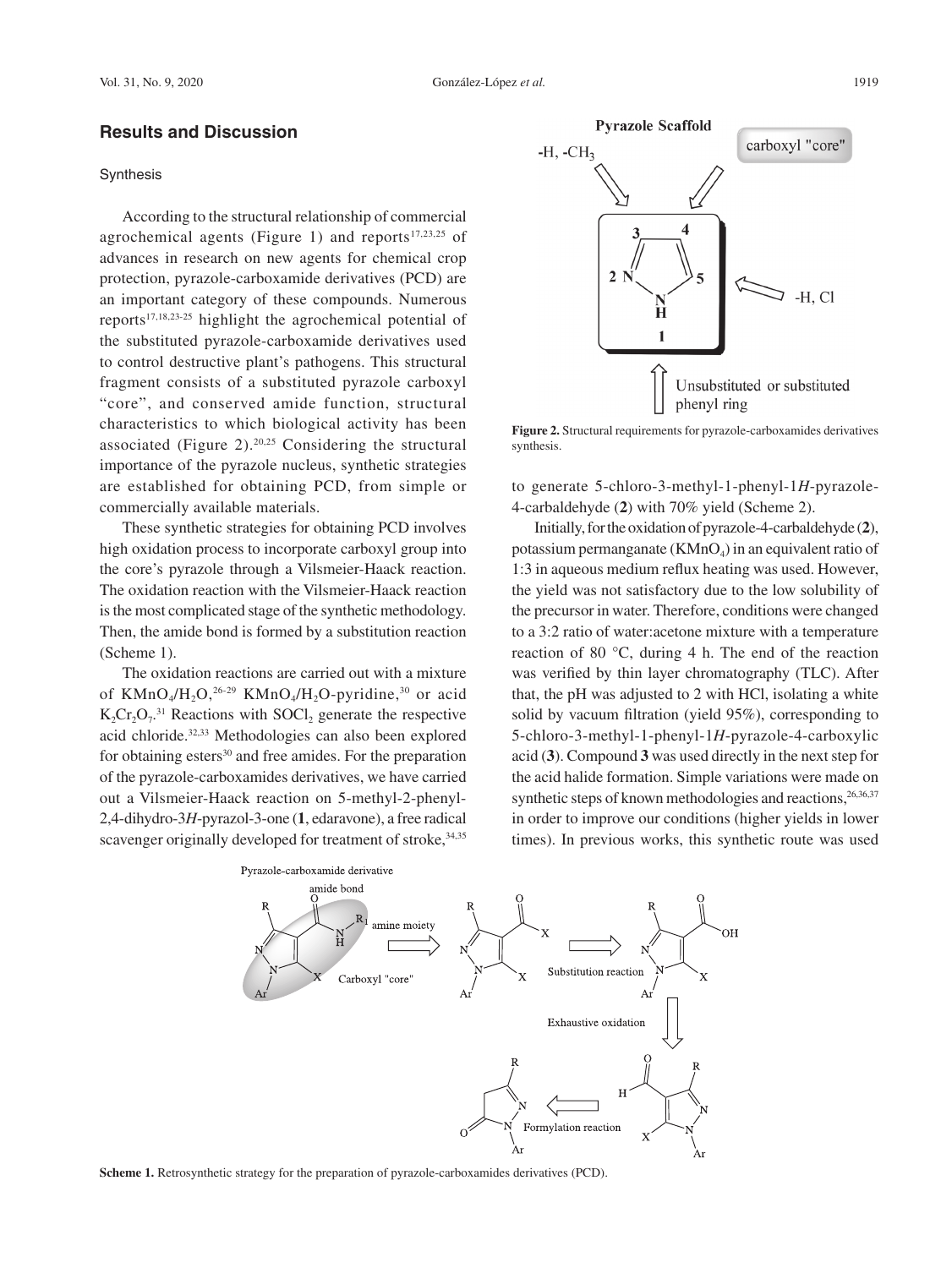

**Scheme 2.** Synthesis of the pyrazole-carboxamide compounds **8a**-**8d**.

to obtain pyrazole-carboxamide derivatives **4** and **6**, using heterocyclic amines<sup>36</sup> and anilines,<sup>26</sup> as amine moiety. Compounds **4** are obtained by an aminolysis reaction on the carboxylic acid, while derivatives **6** are obtained via the reaction sequence to the respective acid halide **5**.

Once 5-chloro-3-methyl-1-phenyl-1*H*-pyrazole-4-carbonyl chloride (5) was obtained, the excess of SOCl<sub>2</sub> was removed following the reported procedure.<sup>26</sup> The resulting crude was used without previous purification, and then, tetrahydrofuran (THF),  $Et<sub>3</sub>N$  as an organic base, and the respective amine **7a**-**7d** were mixed. Finally, the reaction mixture was stirred at room temperature for 10 h to provide the respective pyrazole-carboxamide derivatives **8a**-**8d**. The reaction under stirring at room temperature gave favorable results in the presence of triethylamine. The organic base was used as an HCl trap, a hydrolysis barrier of the final product, and also to avoid protonation of the amine, which acts as a nucleophile and does not limit the formation of the product until it can fully consume the amount of amine supplied (Table 1).

According to the results, the substituents did not influence the yield and the reaction time. The slight increasing in yield values in compounds **8b**-**8d** with aliphatic amines compared with compound **8a** with naphthylamine, can be explained by the restriction of the free electron pair as a consequence of the inductive effect generated by the naphthyl ring. The



**Table 1.** Pyrazole-carboxamide derivatives **8a**-**8d** obtained via four-step synthesis

a Yield calculated on the amount of 5-chloro-3-methyl-1-phenyl-1*H*-pyrazole-4-carboxylic acid (**3**) used.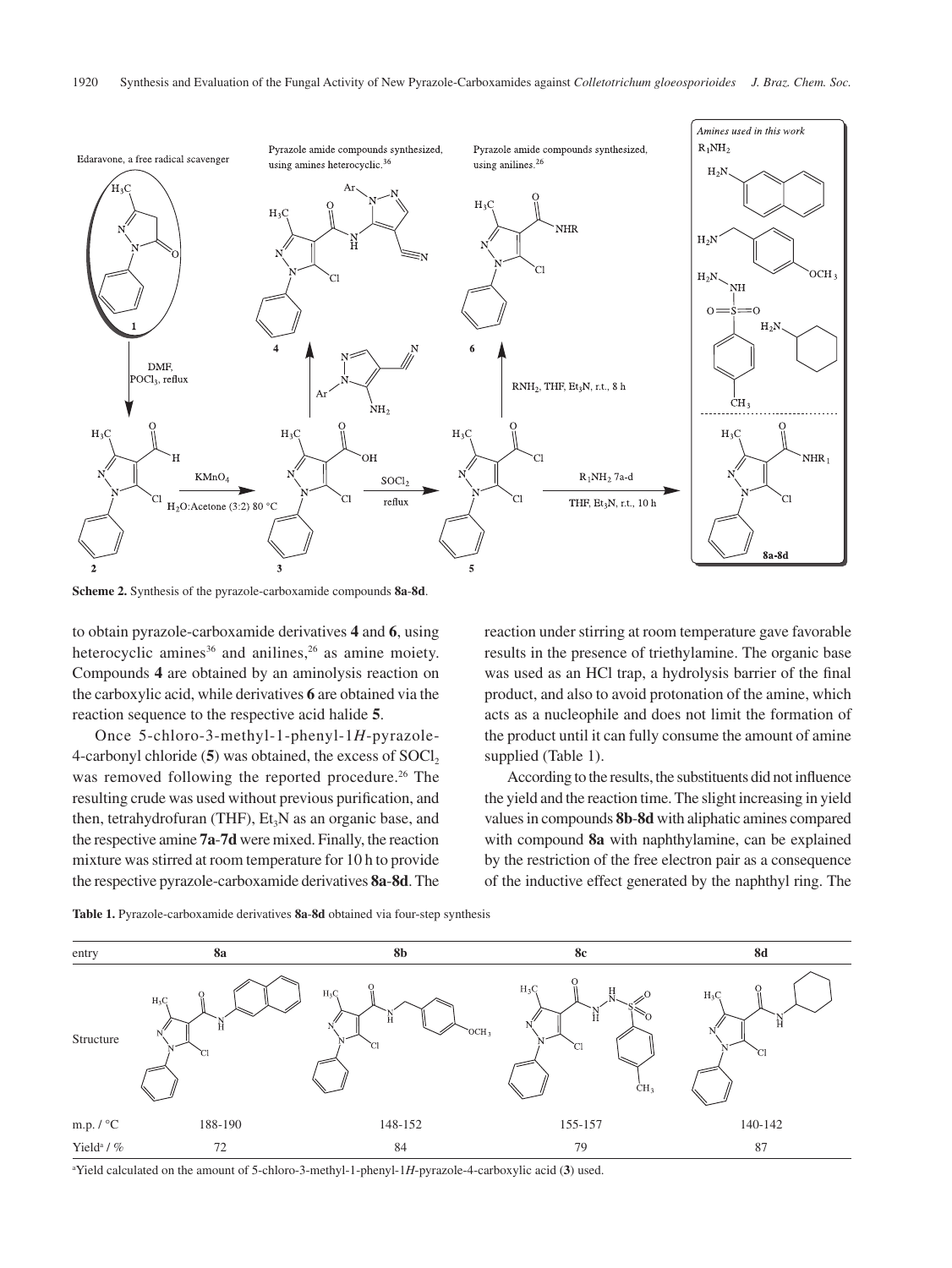compounds **2**, **3** and **8a**-**8d** were identified and characterized by <sup>1</sup>H nuclear magnetic resonance (NMR), <sup>13</sup>C NMR, and mass spectrometry (MS). The spectral characteristics of pyrazole-carboxamide derivatives (**8**) highlight a chemical shift, low field signal, which corresponds to the proton of the −NH group of the amide bond. With the same spectral pattern, in the 13C NMR experiment, the low-field signal corresponding to the carboxyl "core" is evidenced. Exploring the scope of the reaction, tests were carried out with polynuclear secondary amines (diphenylamine, 9*H*-carbazole and *N*-phenylnaphthalen-2-amine), without satisfactory results.

#### Antifungal activity

The fungal activity presented as percentage of mycelial inhibition growth (MIG) of PCD **8a**-**8d** against the *Colletotrichum gloeosporioides* BA3 strain is reported in Figure 3. Overall, a decrease in fungal growth (mycelia diameter) with the increase of PCD concentration was observed. The derivative **8c** was the compound with the highest mycelial inhibition, with 29.3, 56.1, and 61% of inhibition for derivative concentrations of 1, 5, 10 mM, respectively. The effect of pyrazole-carboxamide compounds has been reported<sup>38</sup> in other fungal species such *Physalospora piricola*, *Cercospora arachidicola*, *Phytophthora capsici* and *Sclerotinia sclerotiorum* with an inhibition very close to commercial fungicides like fluxapyroxad.



**Figure 3.** *Colletotrichum gloeosporioides* mycelial inhibition growth. Mean and standard deviation of three repetitions. Mean values and intervals of Duncan's 95% according to the analysis of variance (ANOVA) test. Different letters (a,b,c) mean significant differences between the derivatives ( $p < 0.05$ ).

In order to evaluate the influence of the different derivatives on the *C. gloeosporioides* growth dynamics, diametral growth data were modeled using the Gompertz equation and data are reported in Table 2. The derivatives had a significant effect on the lag phase extension and maximum growth rate. In particular, the derivative **8c** delayed the growth for at least 2.77 days, after what it reached a diameter of growth lower than the control. This response can be considered a measure of the time that takes the cells to repair damages that occurred by stress occasioned by the derivative.39

Probably, the presence of a sulfonamide nucleus

**Table 2.** Influence of pyrazole-carboxamide derivatives in parameters growth of *Colletotrichum gloeosporoides* BA3 in PDA, calculated with the modified Gompertz equation

| Treatment | PCD / mM          | Gompertz parameter |                                        |                  |
|-----------|-------------------|--------------------|----------------------------------------|------------------|
|           |                   | $A_{\rm max}$ / cm | $\mu_{\text{max}}$ / day <sup>-1</sup> | $\lambda$ / days |
| Control   | $\qquad \qquad -$ | $3.10 \pm 0.02$    | $0.89 \pm 0.01$                        | $0.43 \pm 0.01$  |
| 8a        | 1                 | $2.93 \pm 0.00$    | $0.86 \pm 0.01$                        | $0.79 \pm 0.04$  |
|           | 5                 | $2.93 \pm 0.01$    | $0.96 \pm 0.01$                        | $1.25 \pm 0.01$  |
|           | 10                | $2.88 \pm 0.04$    | $1.12 \pm 0.05$                        | $1.48 \pm 0.05$  |
| 8b        | 1                 | $2.89 \pm 0.01$    | $0.76 \pm 0.03$                        | $0.94 \pm 0.11$  |
|           | 5                 | $2.80 \pm 0.01$    | $0.95 \pm 0.02$                        | $1.33 \pm 0.04$  |
|           | 10                | $2.75 \pm 0.02$    | $1.00 \pm 0.06$                        | $1.40 \pm 0.08$  |
| 8c        | 1                 | $2.73 \pm 0.01$    | $1.24 \pm 0.03$                        | $1.98 \pm 0.01$  |
|           | 5                 | $2.38 \pm 0.02$    | $0.90 \pm 0.03$                        | $2.49 \pm 0.01$  |
|           | 10                | $2.28 \pm 0.07$    | $0.90 \pm 0.22$                        | $2.77 \pm 0.34$  |
| <b>8d</b> | 1                 | $2.78 \pm 0.01$    | $1.44 \pm 0.02$                        | $1.94 \pm 0.02$  |
|           | 5                 | $2.80 \pm 0.00$    | $1.11 \pm 0.01$                        | $0.76 \pm 0.02$  |
|           | 10                | $2.95 \pm 0.02$    | $0.76 \pm 0.22$                        | $1.47 \pm 0.08$  |

Mean and standard deviation of three repetitions. PCD: pyrazole-carboxamide derivatives; A<sub>max</sub>: maximum colony diameter during stationary phase;  $μ<sub>max</sub>$ : maximum growth rate; λ: lag phase.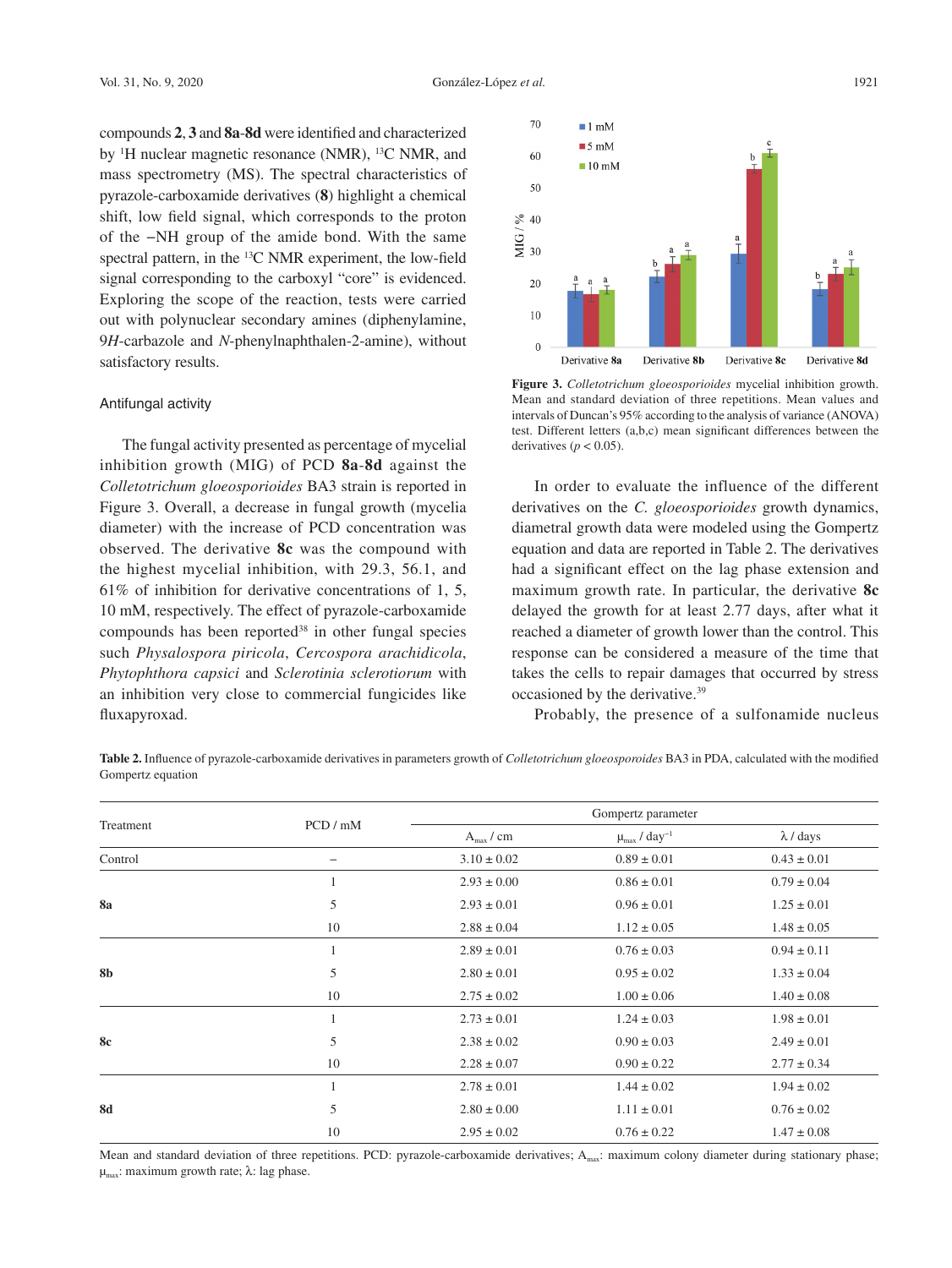in the derivative **8c** can explain the highest antifungal activity compared to derivatives **8a**, **8b**, and **8d**, where this nucleus is not present. Some authors $40-42$  highlight that the presence of sulfonamide nucleus plays an important role in agrochemical for its excellent antifungal activity, acting on the mycelium cell membrane and reducing the content of deoxyribonucleic acid (DNA) and polysaccharide in mycelium presenting *in vitro* activity against *Botrytis cinerea*, *Aspergillus flavus*, *Aspergillus niger*, *Fulvia fyulvum*, *Trichoderma viride*. The fact of evaluating the growth dynamics of *Colletotrichum gloeosporioides* under the effect of derivatives is important. In fruits such as papaya, mango, and banana, the fungus remains latent until it begins its development after harvest, reducing the useful life of the fruits.15 The derivative **8c** evaluated induces a lag phase of almost 2.77 days of the fungus with respect to the control, which makes it a promising alternative as a post-harvest strategy and the subsequent extension of the shelf life in subtropical and tropical fruits.<sup>43</sup>

### **Conclusions**

These results exhibit a conceptually sustainable methodology for the four new pyrazole-carboxamide derivatives synthesized from edaravone, a recognized free radical scavenger. The preparation was carried out through an efficient synthesis of four steps, by incorporation of carboxylic functional group and primary amines like benzofused (naphthalen-2-amine), aliphatic and alicyclic amines ((4-methoxyphenyl)methanamine and cyclohexanamine), and hydrazines (4-methylbenzenesulfonohydrazide). Highlights: (*i*) simple synthesis and easy/clean work-up;  $(iii)$  hazardous condition control (POCl<sub>3</sub>-dimethylformamide (DMF)); (*iii*) short reaction times and comparable yields. It also features a process with low environmental impact. Derivative **8c** was found as the best active compound in inhibiting *Colletotrichum gloeosporioides* BA3 in the series compounds synthesized. For the first time, we showed that PCD derivatives cause a delay in the fungal growth for at least 2.77 days, being an interesting characteristic for the synthesis of a new agrochemical product. We believe these compounds will become promising candidates for pesticides.

# **Experimental**

Chemical supplies for synthesis were purchased (Merck, Darmstadt, Germany or Aldrich Chemical Company, St. Louis, MO, USA). Melting points (uncorrected) were measured with a Thermo Scientific melting point apparatus, model IA 9100/capillary. To <sup>1</sup>H and <sup>13</sup>C (distortionless enhancement by polarizable transfer (DEPT)-135) NMR spectra, a Bruker Advance spectrophotometer was used, operating at 400 and 100 MHz, respectively, using tetramethylsilane (TMS) as internal standard (d, 0.0 ppm), dimethyl sulfoxide  $(DMSO-d<sub>6</sub>)$  as solvent and reporting signals in ppm. Mass spectra were recorded in a Thermo Fisher Scientific GC-MS spectrometer model DSQII using a direct insertion probe and the electron impact ionization (ESI) technique (70 eV). All reactions were monitored by TLC.

Synthesis of 5-chloro-3-methyl-1-phenyl-1*H*-pyrazole-4-carbaldehyde (**2**)

Phosphoryl chloride (0.35 mol, 32 mL) was added dropwise to ice-cold DMF (0.16 mol, 12 mL). To this mixture, 3-methyl-1-phenyl-5-pyrazolone (0.05 mol) was added and then refluxed during 1 h. After cooling, the reaction mixture was poured into ice-cold water (300 mL). The solid which precipitated was collected by filtration, washed with water, dried and recrystallized from ethanol to give pale-yellow crystals (m.p.  $144 \text{ °C}$ ,  $70\%$  yield).<sup>37 1</sup>H and 13C NMR spectrum are in Supplementary Information section (Figures S1 and S2).

Synthesis of 5-chloro-3-methyl-1-phenyl-1*H*-pyrazole-4-carboxylic acid (**3**)

5-Chloro-3-methyl-1-phenyl-1*H*-pyrazole-4-carbaldehyde (**2**, 5 mmol) and potassium permanganate (18 mmol) were added to water/acetone mixture (3:2 ratio, 50 mL) and heated at 80 °C, for 4 h. The reaction mixture was filtered, acidified to  $pH = 2$  using HCl, to give 3 as a white solid that was filtered off and dried (95% yield, m.p. 230-231  $^{\circ}$ C).<sup>26</sup> <sup>1</sup>H and <sup>13</sup>C NMR spectrum are in Supplementary Information (Figures S3 and S4).

Synthesis of 5-chloro-3-methyl-1-phenyl-1*H*-pyrazole-4-carbonyl chloride (**5**)

To 5-chloro-3-methyl-1-phenyl-1*H*-pyrazole-4-carboxylic acid (**3**, 2.50 mmol), thionyl chloride (10 mmol) was added and refluxed for 2 h. After the reaction was completed, the excess of thionyl chloride were evaporated to give **5** as a yellow liquid that was used directly without further purification.<sup>36</sup>

### Synthesis of pyrazole-carboxamide derivatives (**8a**-**8d**)

To a solution of 5-chloro-3-methyl-1-phenyl-1*H*-pyrazole-4-carbonyl chloride (**5**, 2.50 mmol) and  $Et<sub>3</sub>N$  (2.5 mmol) in THF (5 mL), a substituted amine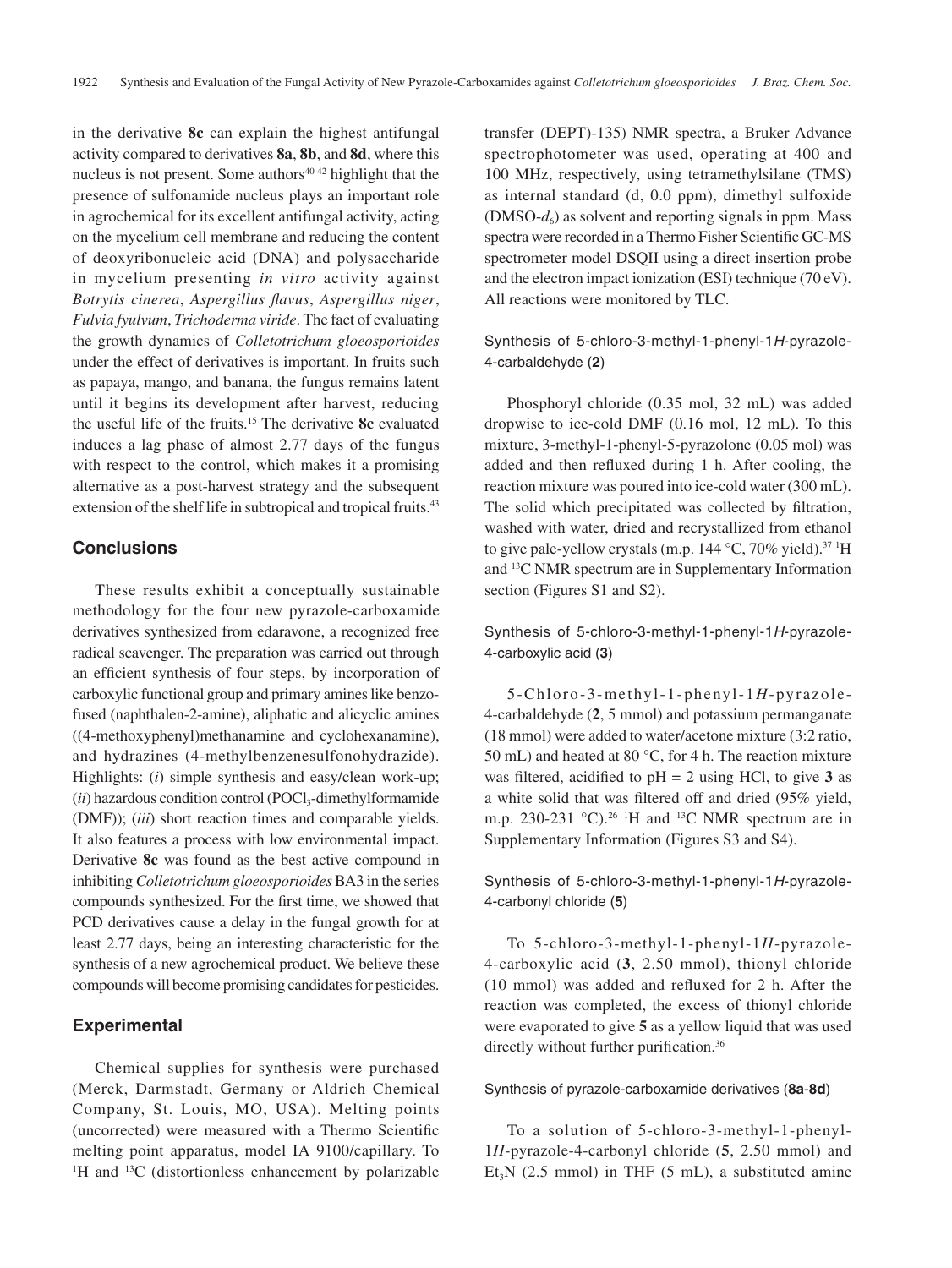(2.50 mmol) was added dropwise under ice-water bath (0-5  $\degree$ C). Then the mixture was vigorously stirred at ambient temperature for 10 h. When the reaction was completed, the solvent was removed using a rotary evaporator to give a residue, which was then separated by silica gel column chromatography using petroleum ether and ethyl acetate  $(v/v = 30:1)$  as eluent to afford the target compounds **8a**-**8d**, with yields ranging from 72 to 87%. The four pyrazole-carboxamide were prepared following this procedure.

5-Chloro-3-methyl-*N*-(naphthalen-2-yl)-1-phenyl-1*H*-pyrazole-4-carboxamide (**8a**)

Yellow solid, m.p. 188-190  $^{\circ}$ C, yield 72%; <sup>1</sup>H NMR  $(400 \text{ MHz}, \text{DMSO-}d_6) \delta$  2.47 (s, 3H, CH<sub>3</sub>), 7.52-7.61 (m, 8H, aryl), 7.76 (d, 2H, aryl), 7.83 (d, 2H, aryl), 7.96 (d, 2H, aryl), 8.09 (d, 2H, aryl), 10.13 (s, 1H, NH); 13C NMR (100 MHz, DMSO-*d*6) d 13.6, 122.6, 123.0, 125.5, 125.8, 126.2, 126.4, 126.9, 128.4, 129.2, 129.6, 133.5, 134.0, 137.5, 149.3, 161.3; MS (ESI, positive scan 70 eV) *m/z*, 361 [M+ ].

# 5-Chloro-*N*-(4-methoxybenzyl)-3-methyl-1-phenyl-1*H*-pyrazole-4-carboxamide (**8b**)

White solid, m.p. 148-152 °C, yield 84%; <sup>1</sup>H NMR (400 MHz, DMSO- $d_6$ )  $\delta$  2.34 (s, 3H, CH<sub>3</sub>), 3.73 (s, 3H, OCH3), 4.38 (s, 2H, CH2), 6.89 (d, 2H, *J* 8.41 Hz, aryl), 7.26 (d, 2H, *J* 8.41 Hz, aryl), 7.51-7.57 (m, 5H, phenyl), 8.42 (s, 1H, NH); <sup>13</sup>C NMR (100 MHz, DMSO- $d_6$ )  $\delta$  13.4, 41.8, 55.0, 113.7, 115.1, 125.3, 125.9, 128.5, 128.8, 129.3, 131.3, 137.3, 148.7, 158.2, 161.3; MS (ESI, positive scan 70 eV) *m/z*, 355 [M+ ].

# *N*'-(5-Chloro-3-methyl-1-phenyl-1*H*-pyrazole-4-carbonyl)- 4-methylbenzenesulfonohydrazide (**8c**)

Yellow solid, m.p. 155-157  $°C$ , yield 79%; <sup>1</sup>H NMR (400 MHz, DMSO-*d*<sub>6</sub>) δ 2.24 (s, 3H, CH<sub>3</sub>), 2.36 (s, 3H, CH3), 7.35-7.37 (d, 2H, *J* 8.06 Hz, aryl), 7.49-7.56 (m, 5H, phenyl), 7.76-7.78 (d, 2H, *J* 8.06 Hz, aryl), 10.26 (s, 1H, NH); <sup>13</sup>C NMR (100 MHz, DMSO-*d*<sub>6</sub>) δ 13.6, 21.6, 113.2, 125.8, 127.7, 128.4, 129.5, 129.8, 136.4, 137.6, 143.9, 149.2, 160.9; MS (ESI, positive scan 70 eV) *m/z*, 404 [M+ ].

# 5-Chloro-*N*-cyclohexyl-3-methyl-1-phenyl-1*H*-pyrazole-4-carboxamide (**8d**)

White solid, m.p. 140-142  $\degree$ C, yield 87%; <sup>1</sup>H NMR (400 MHz, DMSO- $d_6$ )  $\delta$  1.26-1.32 (m, 5H, CH<sub>2</sub>), 1.70-1.82 (m, 5H, CH<sub>2</sub>), 2.30 (s, 3H, CH<sub>3</sub>), 3.72 (s, 1H, CH), 7.49-7.62 (m, 5H, phenyl), 7.87 (s, 1H, NH); 13C NMR (100 MHz, DMSO-*d*6) d 13.2, 24.6, 25.3, 32.3, 47.9, 115.9, 125.3, 125.7, 128.8, 129.4, 137.4, 148.4, 160.4; MS (ESI, positive scan 70 eV) *m/z*, 317 [M+ ].

### Biological tests

#### **Strains**

*Colletotrichum gloeosporioides* strains, identified by sequencing as *Colletotrichum gloeosporioides* BA3 and with a high degree of pathogenesis, provided by Agricultural Bioprospecting Research Group of the Microbiological Research Laboratory, the Faculty of Agricultural Sciences of the Universidad de Sucre-Colombia, were used as fungal strains for the antifungal activity evaluation of the pyrazole-derivatives.

#### Antifungal activity assay of derivatives **8a**-**8d**

Antifungal activity was determined as mycelial growth inhibition following the method reported.39 Petri dishes were inoculated in potato dextrose agar (PDA, BD Difco, USA) and the fungal growth was analyzed in presence of derivatives diluted in DMSO to reach solutions with a final concentration of 1, 5 and 10 mM and incubated at 27 °C. During ten days, the diameter of the colonies were measured daily using a Caliper and the data obtained were fitted with the Gompertz equation modified<sup>44</sup> to estimate the main growth parameters:  $λ$  (lag time),  $μ_{max}$  (the maximum exponential growth rate), and  $A<sub>max</sub>$  (maximum growth value) as follow in equation 1:

$$
\ln(Dt/Do) = A_{\text{max}} \exp\{-\exp[(\mu_{\text{max}} e/A_{\text{max}})(\lambda - t) + 1]\} \tag{1}
$$

where Dt (cm) is the average colony diameter at each time of the experiment, Do (cm) is the average colony diameter at the beginning of the experiment,  $A_{\text{max}}$  is the maximum colony diameter achieved during the stationary phase,  $\mu_{\text{max}}$  is the maximum growth rate (1/day) and  $\lambda$  is the lag phase (day).

### Statistical analysis

Data on inhibitory effect of the pyrazole-derivatives DMSO solutions were subjected to analysis of variance (ANOVA) and Duncan test for comparison of means with the software Statistica.<sup>45</sup> The results are presented as mean values  $\pm$  standard deviation (SD).

### **Supplementary Information**

Supplementary information (MS, <sup>1</sup>H and <sup>13</sup>C NMR spectra for **2**, **3** and **8**) is available free of charge at http://jbcs.sbq.org.br as PDF file.

## **Acknowledgments**

This work was supported financially by support program for Young Researchers and Innovators for Peace 775/2017,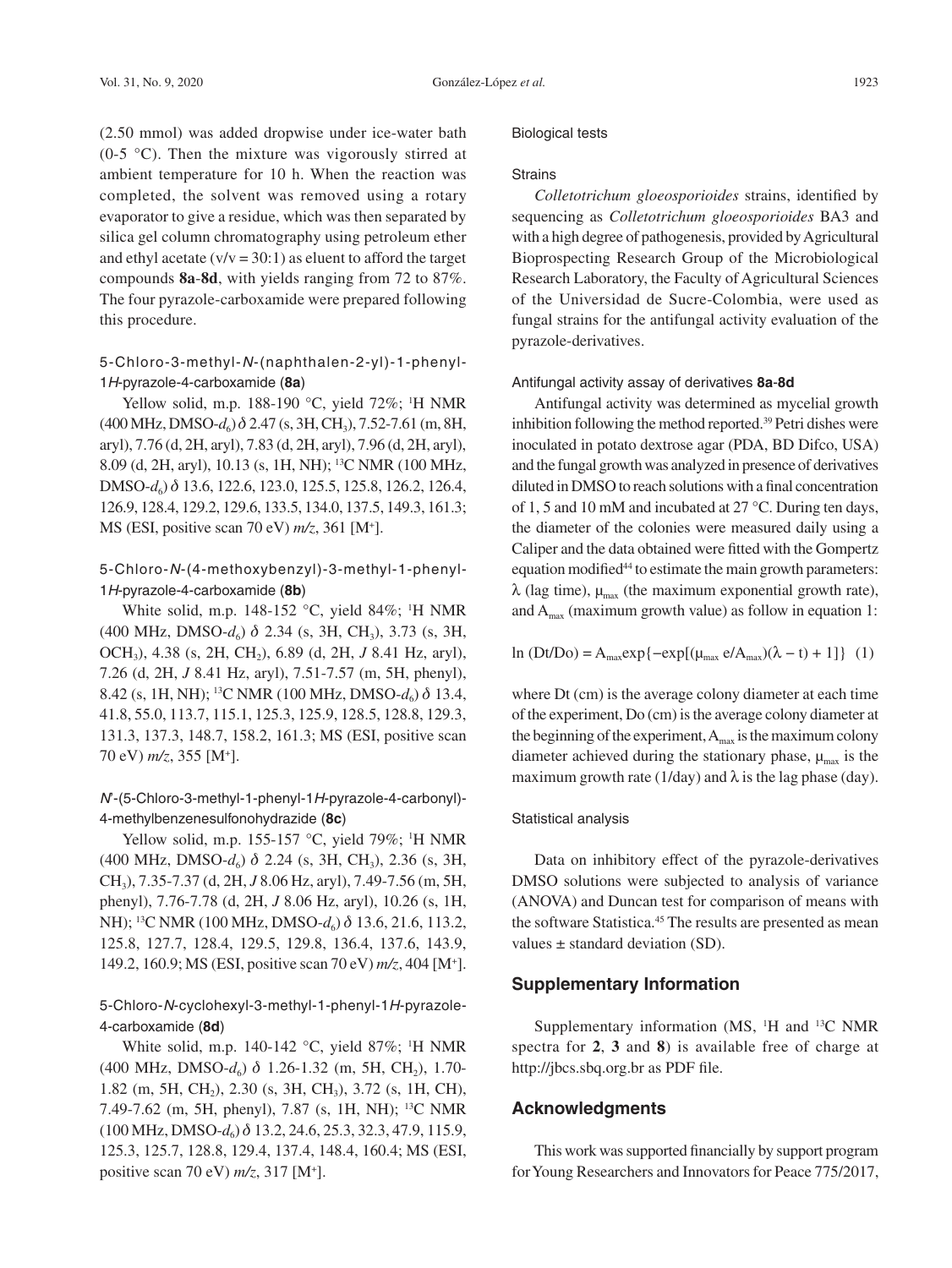Colciencias (Convenio Especial de Cooperación No. FP44842-453-2017, subscribed between the Universidad del Atlántico y la Fiduciaria Previsora S.A). Edwin González-López is sponsored by Colciencias (775/2017). The authors thank the Universidad del Atlántico and Universidad del Valle.

# **Author Contributions**

Edwin González-López and Jhair León-Jaramillo carried out the experimental part, formal analysis; Carlos D. Grande-Tovar and Yeimmy Peralta-Ruiz implemented and carried out biological tests, statistical analysis and validation; Jairo Quiroga contributed with technical support and data curation; Jorge Trilleras was responsible for the conceptualization, project administration and writing original draft; Carlos D. Grande-Tovar for writing review and editing. All authors read and approved the final version of the manuscript.

## **References**

- 1. Thuy, G. L.; Abhijit, K.; Atanu, G.; Nghi, H.; Nguyen, S. P.; Yaqing, J.; Banfeng, R.; Lian, X.; Fei, H.; Keiser, J.; Hofmann, A.; Chang, B. C. H.; García-Bustos, J.; Wells, T. N. C.; Palmer, M. J.; Jabbar, A.; Gasser, R. B.; Baell, J. B.; *J. Med. Chem.* **2019**, *62*, 1036.
- 2. Zhang, J.; Peng, J. F.; Wang, T.; Kang, Y.; Jing, S.; Zhang, Z.-T.; *Mol*. *Diversity* **2017**, *21*, 317.
- 3. Khan, M. F.; Alam, M. M.; Verma, G.; Akhtar, W.; Akhter, M.; Shaquiquzzaman, M.; *Eur. J. Med. Chem.* **2016**, *120*, 170.
- 4. Havrylyuk, D.; Roman, O.; Lesyk, R.; *Eur. J. Med. Chem.* **2016**, *113*, 145.
- 5. Küçükgüzel, Ş. G.; Şenkardeş*,* S.; *Eur. J. Med. Chem.* **2015**, *97*, 786.
- 6. Xu, C.; Li, M.; Zhou, Z.; Li, J.; Chen, D.; Duan, Y.; Zhou, M.; *Toxins* **2019**, *11*, 272.
- 7. Kumar, A.; Fernandes, J.; Kumap, P.; *Orient. J. Chem.* **2014**, *30*, 1993.
- 8. Xiang, Y.; Zhang, Y.; Wang, C.; Liu, S.; Liao, X.; *Pestic. Biochem. Physiol.* **2017**, *147*, 32.
- 9. Pinto, L. S. R. C.; Azevedo, J. L.; Pereira, J. O.; Vieira, M. L. C.; Labate, C. A.; *New Phytol.* **2000**, *147*, 609.
- 10. Saremi, H.; Okhovvat, S. M.; Ashrafi, S. J.; *Afr. J. Biotechnol.* **2011**, *10*, 18391.
- 11. Riera, N.; Ramirez-Villacis, D.; Barriga-Medina, N.; Alvarez-Santana, J.; Herrera, K.; Ruales, C.; Leon-Reyes, A.; *Plant Dis.* **2019**, *103*, 763.
- 12. Pardo-De La Hoz, C. J.; Calderón, C.; Rincón, A. M.; Cárdenas, M.; Danies, G.; López-Kleine, L.; Jiménez, P.; *Plant Pathol.* **2016**, *65*, 227.
- 13. Garrigues, S.; Gandía, M.; Marcos, J. F.; *Appl. Microbiol. Biotechnol.* **2016**, *100*, 2243.
- 14. Guan, A.; Liu, C.; Yang, X.; Dekeyser, M.; *Chem. Rev.* **2014**, *114*, 7079.
- 15. Vilaplana, R.; Chicaiza, G.; Vaca, C.; Valencia-Chamorro, S.; *Crop Prot.* **2020**, *128*, 105007.
- 16. Quintero Mercado, A.; Dangon-Bernier, F.; Páez-Redondo, A.; *Rev. Acad. Colomb. Cienc. Exactas, Fis. Nat.* **2019**, *43*, 65.
- 17. Zhang, A.; Zhou, J.; Tao, K.; Hou, T.; Jin, H.; *Bioorg. Med. Chem. Lett.* **2018**, *28*, 3042.
- 18. Keri, R. S.; Chand, K.; Ramakrishnappa, T.; Nagaraja, B. M.; *Arch. Pharm.* **2015**, *348*, 299.
- 19. Jeschke, P.; *Pest Manage. Sci.* **2010**, *66*, 10.
- 20. Peng, H.; Zhang, P.; Bilal, M.; Wang, W.; Hu, H.; Zhang, X.; *Microb. Cell Fact.* **2018**, *17*, 117.
- 21. Juliatti, F.; Polloni, L.; de Morais, T.; Zacarias, S.; Silva, E.; Juliatti, B.; *Biosci. J.* **2017**, *33*, 933.
- 22. Szmuszkovicz, J.; Chidester, C. G.; Laurian, L. G.; Scahill, T. A.; *J. Org. Chem.* **1986**, *51*, 5002.
- 23. Huang, D.; Liu, A.; Liu, W.; Liu, X.; Ren, Y.; Zheng, X.; Pei, H.; Xiang, J.; Huang, M.; Wang, X.; *Heterocycl. Commun.* **2017**, *23*, 455.
- 24. Hranjec, M.; Sovic, I.; Ratkaj, I.; Pavlovic, G.; Ilic, N.; Valjalo, L.; Pavelic, K.; Pavelic, S. K.; Karminski-Zamola, G.; *Eur. J. Med. Chem.* **2013**, *59*, 111.
- 25. Jeanmart, S.; Edmunds, A. J. F.; Lamberth, C.; Pouliot, M.; *Bioorg. Med. Chem.* **2016**, *24*, 317.
- 26. Mu, J.-X.; Shi, Y.-X.; Yang, M.-Y.; Sun, Z.-H.; Liu, X.-H.; Li, B.-J.; Sun, N.-B.; *Molecules* **2016**, *21*, 68.
- 27. Wu, J.; Shi, Q.; Chen, Z.; He, M.; Jin, L.; Hu, D.; *Molecules* **2012**, *17*, 5139.
- 28. Zhao, D.; Sun, B.; Ren, J.; Li, F.; Song, S.; Lv, X.; Hao, C.; Cheng, M.; *Bioorg. Med. Chem.* **2015**, *23*, 1356.
- 29. Sun, B.; Liu, K.; Han, J.; Zhao, L.-Y.; Su, X.; Lin, B.; Zhao, D.-M.; Cheng, M.-S.; *Bioorg. Med. Chem.* **2015**, *23*, 6763.
- 30. Abdel-Wahab, B. F.; Khidre, R. E.; Farahat, A. A.; *ARKIVOC* **2011**, *i*, 196.
- 31. Abu-Zaied, M. A.; El-Telbani, E. M.; Elgemeie, G. H.; Nawwar, G. A. M.; *Eur. J. Med. Chem.* **2011**, *46*, 229.
- 32. Kasımogulları, R.; Arslan, B. S.; *J. Heterocycl. Chem.* **2010**, *47*, 1040.
- 33. Kasımogulları, R.; Duran, H.; Yaglıoglu, A. S.; Mert, S.; Demirtas, I.; *Monatsh. Chem.* **2015**, *146*, 1743.
- 34. Minnelli, C.; Laudadio, E.; Galeazzi, R.; Rusciano, D.; Armeni, T.; Stipa, P.; Cantarini, M.; Mobbili, G.; *Antioxidants* **2019**, *8*, 258.
- 35. Ali, Z. K.; Baker, D. E.; *Hosp. Pharm.* **2017**, *52*, 732.
- 36. Xiao, J.-J.; Liao, M.; Chu, M.-J.; Ren, Z.-L.; Zhang, X.; Lv, X.-W.; Cao, H.-Q.; *Molecules* **2015**, *20*, 807.
- 37. Trilleras, J.; Quiroga, J.; Cobo, J.; Low, J. N.; Glidewell, C.; *Acta Crystallogr., Sect. E: Crystallogr. Commun.* **2005**, *61*, 1055.